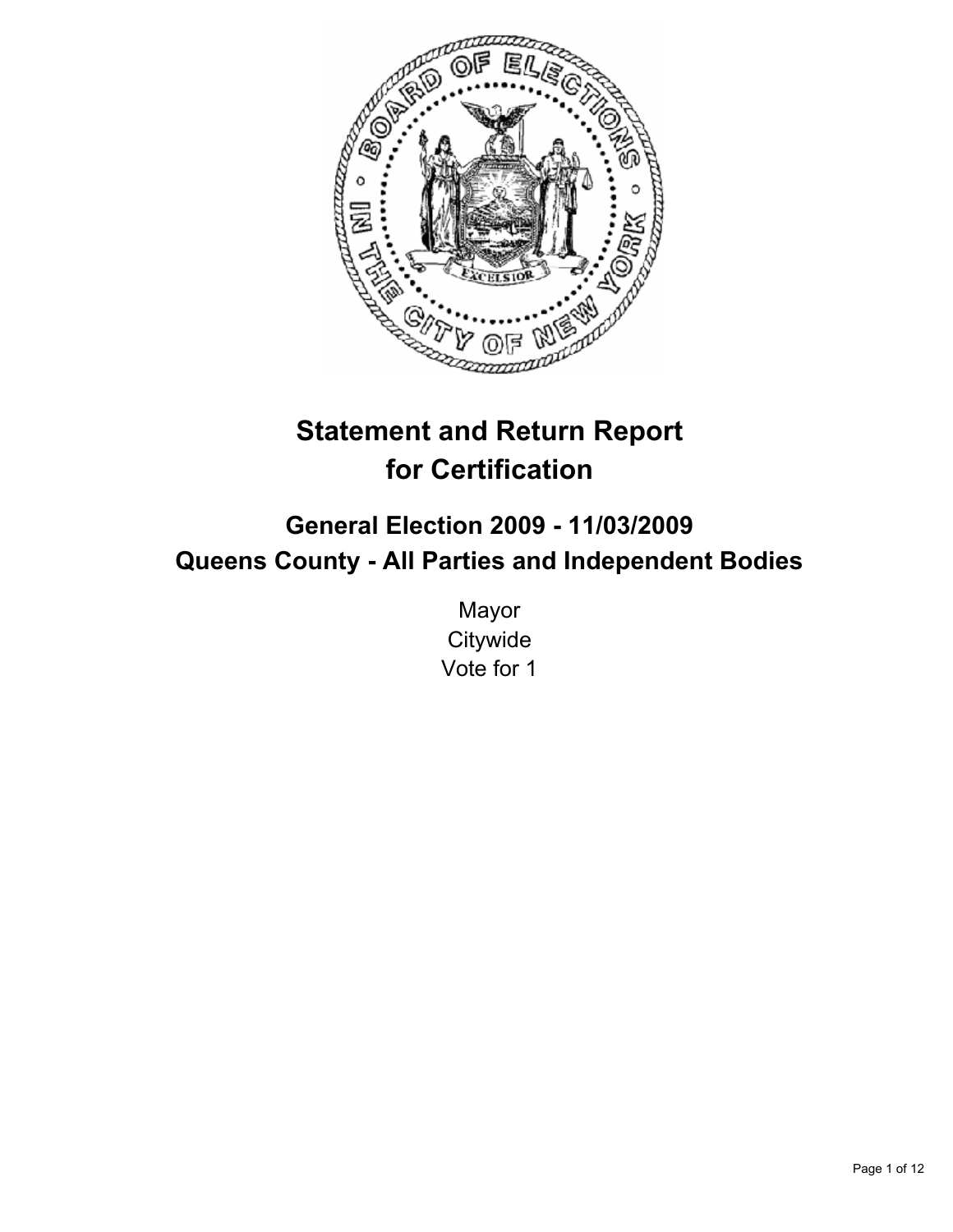

| <b>PUBLIC COUNTER</b>                               | 13,933 |
|-----------------------------------------------------|--------|
| <b>EMERGENCY</b>                                    | 51     |
| ABSENTEE/MILITARY                                   | 307    |
| <b>AFFIDAVIT</b>                                    | 127    |
| <b>Total Ballots</b>                                | 14,418 |
| WILLIAM C THOMPSON JR. (DEMOCRATIC)                 | 4,648  |
| MICHAEL R BLOOMBERG (REPUBLICAN)                    | 7,173  |
| MICHAEL R BLOOMBERG (INDEPENDENCE/JOBS & EDUCATION) | 1,574  |
| STEPHEN CHRISTOPHER (CONSERVATIVE)                  | 186    |
| WILLIAM C THOMPSON JR. (WORKING FAMILIES)           | 136    |
| FRANCISCA VILLAR (SOCIALISM & LIB)                  | 20     |
| DAN FEIN (SOCIALIST WORKER)                         | 11     |
| <b>BILLY TALEN (GREEN)</b>                          | 46     |
| JIMMY MCMILLAN (RENT IS TOO HIGH)                   | 23     |
| JOSEPH DOBRIAN (LIBERTARIAN)                        | 17     |
| CM BURNS (WRITE-IN)                                 | 2      |
| TONY AVELLA (WRITE-IN)                              | 1      |
| <b>Total Votes</b>                                  | 13,837 |
| Unrecorded                                          | 581    |

| <b>PUBLIC COUNTER</b>                               | 21,214 |
|-----------------------------------------------------|--------|
| <b>EMERGENCY</b>                                    | 44     |
| <b>ABSENTEE/MILITARY</b>                            | 600    |
| <b>AFFIDAVIT</b>                                    | 135    |
| <b>Total Ballots</b>                                | 21,993 |
| WILLIAM C THOMPSON JR. (DEMOCRATIC)                 | 6,459  |
| MICHAEL R BLOOMBERG (REPUBLICAN)                    | 11,769 |
| MICHAEL R BLOOMBERG (INDEPENDENCE/JOBS & EDUCATION) | 2,303  |
| STEPHEN CHRISTOPHER (CONSERVATIVE)                  | 651    |
| WILLIAM C THOMPSON JR. (WORKING FAMILIES)           | 275    |
| FRANCISCA VILLAR (SOCIALISM & LIB)                  | 16     |
| DAN FEIN (SOCIALIST WORKER)                         | 15     |
| <b>BILLY TALEN (GREEN)</b>                          | 60     |
| JIMMY MCMILLAN (RENT IS TOO HIGH)                   | 14     |
| JOSEPH DOBRIAN (LIBERTARIAN)                        | 21     |
| <b>BUDDY (WRITE-IN)</b>                             | 1      |
| DAVID YASSKY (WRITE-IN)                             | 1      |
| JASON SHIUNDEL (WRITE-IN)                           | 3      |
| STEVEN CHRISTOPHER (WRITE-IN)                       | 1      |
| <b>Total Votes</b>                                  | 21,589 |
| Unrecorded                                          | 404    |
|                                                     |        |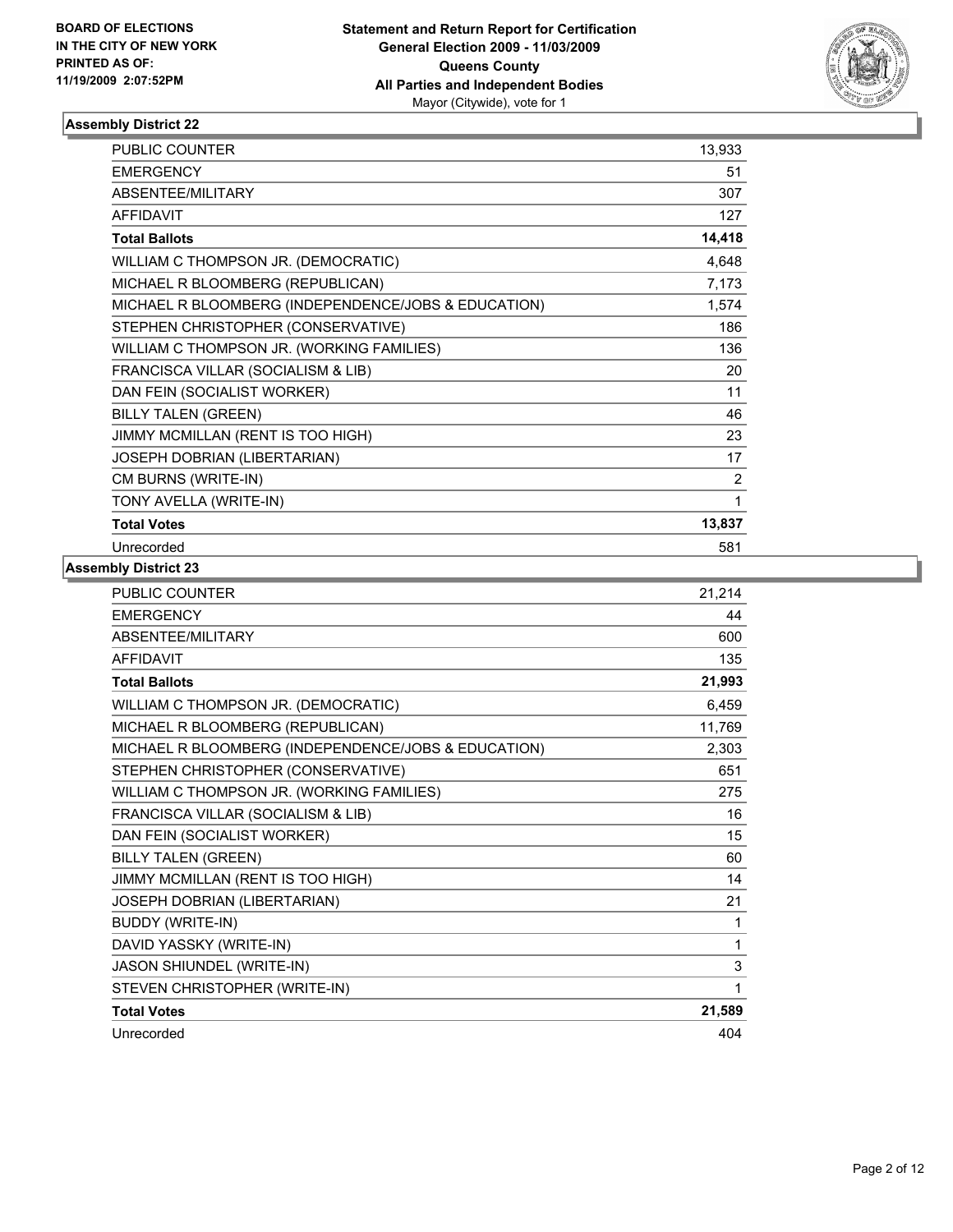

| <b>PUBLIC COUNTER</b>                               | 24.059 |
|-----------------------------------------------------|--------|
| <b>EMERGENCY</b>                                    | 4      |
| ABSENTEE/MILITARY                                   | 485    |
| <b>AFFIDAVIT</b>                                    | 145    |
| <b>Total Ballots</b>                                | 24,693 |
| WILLIAM C THOMPSON JR. (DEMOCRATIC)                 | 6,932  |
| MICHAEL R BLOOMBERG (REPUBLICAN)                    | 12,340 |
| MICHAEL R BLOOMBERG (INDEPENDENCE/JOBS & EDUCATION) | 3,845  |
| STEPHEN CHRISTOPHER (CONSERVATIVE)                  | 545    |
| WILLIAM C THOMPSON JR. (WORKING FAMILIES)           | 294    |
| FRANCISCA VILLAR (SOCIALISM & LIB)                  | 19     |
| DAN FEIN (SOCIALIST WORKER)                         | 22     |
| <b>BILLY TALEN (GREEN)</b>                          | 111    |
| JIMMY MCMILLAN (RENT IS TOO HIGH)                   | 34     |
| JOSEPH DOBRIAN (LIBERTARIAN)                        | 21     |
| AMY GOLDMAN (WRITE-IN)                              | 1      |
| <b>Total Votes</b>                                  | 24,164 |
| Unrecorded                                          | 529    |

| <b>PUBLIC COUNTER</b>                               | 15,270 |
|-----------------------------------------------------|--------|
| <b>EMERGENCY</b>                                    | 36     |
| ABSENTEE/MILITARY                                   | 286    |
| <b>AFFIDAVIT</b>                                    | 155    |
| <b>Total Ballots</b>                                | 15,747 |
| WILLIAM C THOMPSON JR. (DEMOCRATIC)                 | 4,961  |
| MICHAEL R BLOOMBERG (REPUBLICAN)                    | 7,651  |
| MICHAEL R BLOOMBERG (INDEPENDENCE/JOBS & EDUCATION) | 2,031  |
| STEPHEN CHRISTOPHER (CONSERVATIVE)                  | 331    |
| WILLIAM C THOMPSON JR. (WORKING FAMILIES)           | 172    |
| FRANCISCA VILLAR (SOCIALISM & LIB)                  | 25     |
| DAN FEIN (SOCIALIST WORKER)                         | 13     |
| <b>BILLY TALEN (GREEN)</b>                          | 67     |
| JIMMY MCMILLAN (RENT IS TOO HIGH)                   | 11     |
| JOSEPH DOBRIAN (LIBERTARIAN)                        | 29     |
| CLARISSA WEISS (WRITE-IN)                           | 1      |
| <b>CURTIS SLIWA (WRITE-IN)</b>                      | 1      |
| REV BILLY (WRITE-IN)                                | 1      |
| SUSAN ERLEBARLER (WRITE-IN)                         | 1      |
| <b>Total Votes</b>                                  | 15,295 |
| Unrecorded                                          | 452    |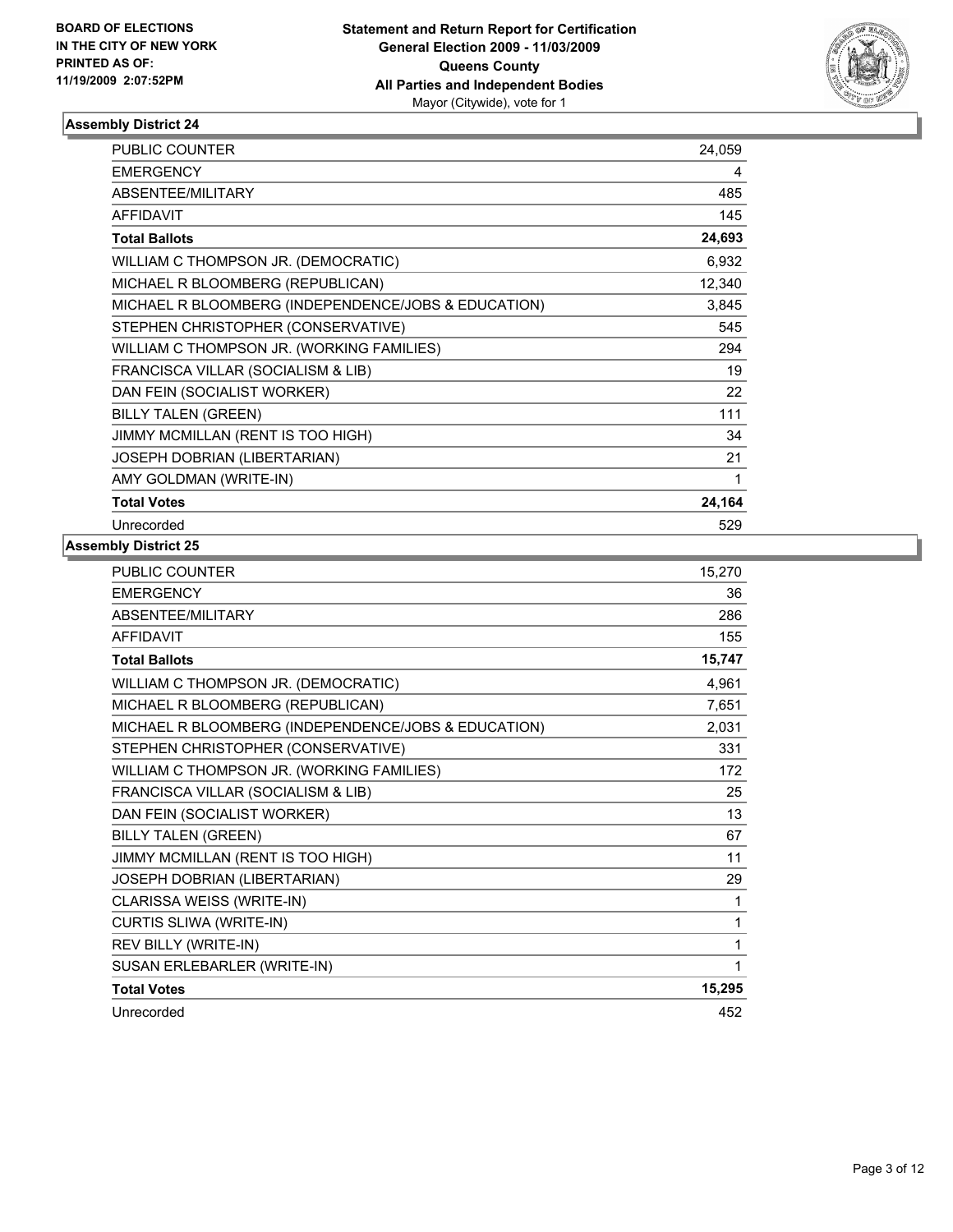

| <b>PUBLIC COUNTER</b>                               | 26,216 |
|-----------------------------------------------------|--------|
| <b>EMERGENCY</b>                                    | 0      |
| ABSENTEE/MILITARY                                   | 711    |
| <b>AFFIDAVIT</b>                                    | 168    |
| <b>Total Ballots</b>                                | 27,095 |
| WILLIAM C THOMPSON JR. (DEMOCRATIC)                 | 6,114  |
| MICHAEL R BLOOMBERG (REPUBLICAN)                    | 15,019 |
| MICHAEL R BLOOMBERG (INDEPENDENCE/JOBS & EDUCATION) | 4,096  |
| STEPHEN CHRISTOPHER (CONSERVATIVE)                  | 692    |
| WILLIAM C THOMPSON JR. (WORKING FAMILIES)           | 271    |
| FRANCISCA VILLAR (SOCIALISM & LIB)                  | 23     |
| DAN FEIN (SOCIALIST WORKER)                         | 25     |
| <b>BILLY TALEN (GREEN)</b>                          | 138    |
| JIMMY MCMILLAN (RENT IS TOO HIGH)                   | 23     |
| JOSEPH DOBRIAN (LIBERTARIAN)                        | 39     |
| TONY AVELLA (WRITE-IN)                              | 2      |
| TYRRELL L EILAND (WRITE-IN)                         | 1      |
| <b>Total Votes</b>                                  | 26,443 |
| Unrecorded                                          | 652    |

| <b>PUBLIC COUNTER</b>                               | 17,529 |
|-----------------------------------------------------|--------|
| <b>EMERGENCY</b>                                    | 108    |
| ABSENTEE/MILITARY                                   | 442    |
| <b>AFFIDAVIT</b>                                    | 174    |
| <b>Total Ballots</b>                                | 18,253 |
| WILLIAM C THOMPSON JR. (DEMOCRATIC)                 | 5,444  |
| MICHAEL R BLOOMBERG (REPUBLICAN)                    | 8,952  |
| MICHAEL R BLOOMBERG (INDEPENDENCE/JOBS & EDUCATION) | 2,611  |
| STEPHEN CHRISTOPHER (CONSERVATIVE)                  | 353    |
| WILLIAM C THOMPSON JR. (WORKING FAMILIES)           | 270    |
| FRANCISCA VILLAR (SOCIALISM & LIB)                  | 20     |
| DAN FEIN (SOCIALIST WORKER)                         | 17     |
| <b>BILLY TALEN (GREEN)</b>                          | 91     |
| JIMMY MCMILLAN (RENT IS TOO HIGH)                   | 34     |
| JOSEPH DOBRIAN (LIBERTARIAN)                        | 30     |
| ALAN DUMSIN (WRITE-IN)                              | 1      |
| ROBERT BURCK (WRITE-IN)                             | 1      |
| RUDOLPH GIULIANI (WRITE-IN)                         | 1      |
| SCOTT I MARSHAIL (WRITE-IN)                         | 1      |
| VICTOR NATHANSON (WRITE-IN)                         | 1      |
| <b>Total Votes</b>                                  | 17,827 |
| Unrecorded                                          | 426    |
|                                                     |        |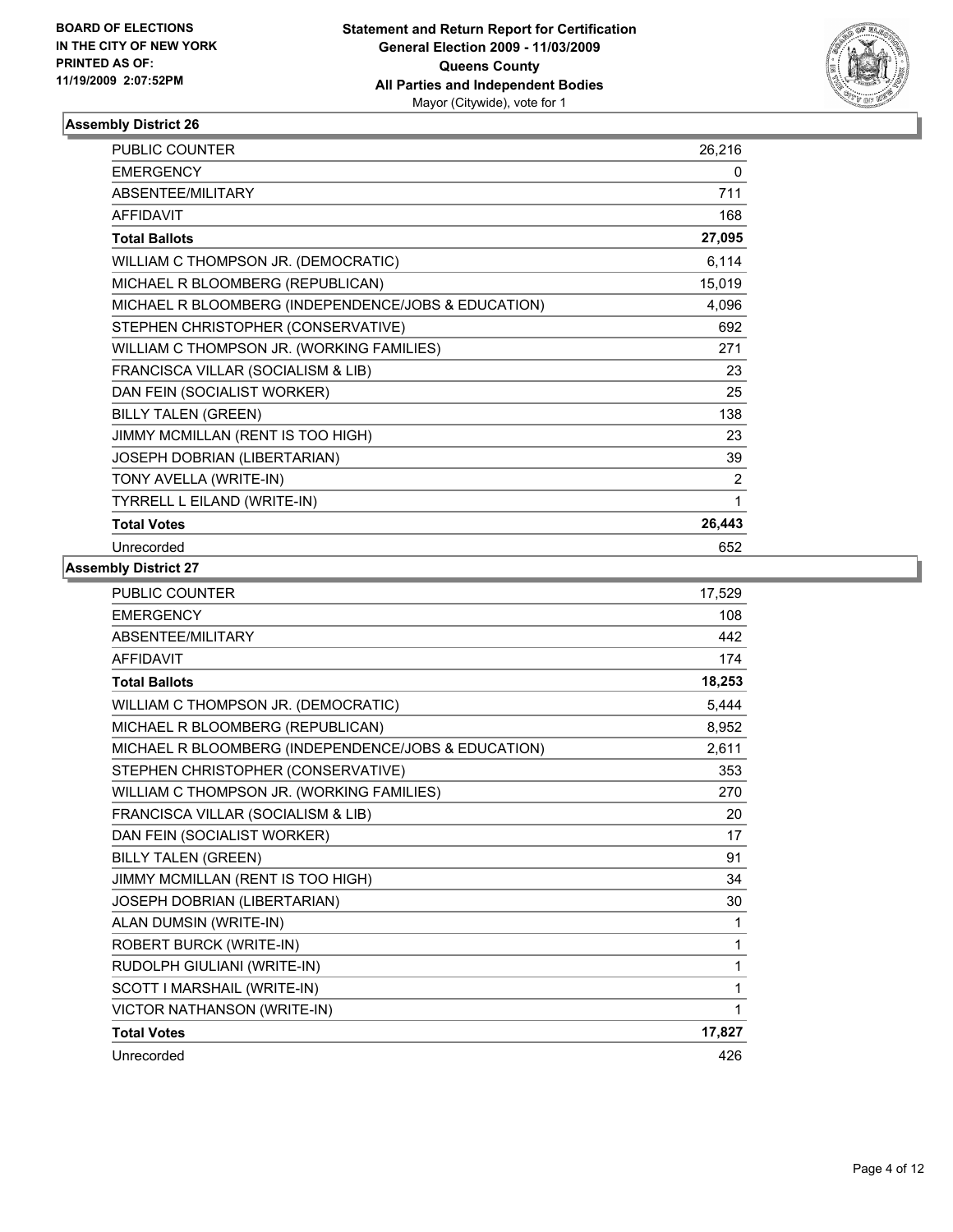

| <b>PUBLIC COUNTER</b>                               | 21,979         |
|-----------------------------------------------------|----------------|
| <b>EMERGENCY</b>                                    | 58             |
| ABSENTEE/MILITARY                                   | 649            |
| <b>AFFIDAVIT</b>                                    | 151            |
| <b>Total Ballots</b>                                | 22,837         |
| WILLIAM C THOMPSON JR. (DEMOCRATIC)                 | 5,104          |
| MICHAEL R BLOOMBERG (REPUBLICAN)                    | 11,951         |
| MICHAEL R BLOOMBERG (INDEPENDENCE/JOBS & EDUCATION) | 4,269          |
| STEPHEN CHRISTOPHER (CONSERVATIVE)                  | 492            |
| WILLIAM C THOMPSON JR. (WORKING FAMILIES)           | 387            |
| FRANCISCA VILLAR (SOCIALISM & LIB)                  | 42             |
| DAN FEIN (SOCIALIST WORKER)                         | 23             |
| <b>BILLY TALEN (GREEN)</b>                          | 190            |
| JIMMY MCMILLAN (RENT IS TOO HIGH)                   | 39             |
| JOSEPH DOBRIAN (LIBERTARIAN)                        | 36             |
| DENA TOBIN (WRITE-IN)                               | $\overline{2}$ |
| JASEL JAMES (WRITE-IN)                              | 1              |
| MICKEY MOUSE (WRITE-IN)                             | $\mathbf{1}$   |
| ROXANNE MARTIN (WRITE-IN)                           | $\mathbf{1}$   |
| STEPHEN CHRISTOPHER (WRITE-IN)                      | $\mathbf{1}$   |
| TONY AVELLA (WRITE-IN)                              | $\overline{2}$ |
| WILLIAM THOMPSON (WRITE-IN)                         | 1              |
| <b>Total Votes</b>                                  | 22,542         |
| Unrecorded                                          | 295            |
|                                                     |                |

| <b>PUBLIC COUNTER</b>                               | 17,221 |
|-----------------------------------------------------|--------|
| <b>EMERGENCY</b>                                    | 24     |
| ABSENTEE/MILITARY                                   | 311    |
| <b>AFFIDAVIT</b>                                    | 133    |
| <b>Total Ballots</b>                                | 17,689 |
| WILLIAM C THOMPSON JR. (DEMOCRATIC)                 | 12,657 |
| MICHAEL R BLOOMBERG (REPUBLICAN)                    | 3,417  |
| MICHAEL R BLOOMBERG (INDEPENDENCE/JOBS & EDUCATION) | 1,025  |
| STEPHEN CHRISTOPHER (CONSERVATIVE)                  | 63     |
| WILLIAM C THOMPSON JR. (WORKING FAMILIES)           | 274    |
| FRANCISCA VILLAR (SOCIALISM & LIB)                  | 18     |
| DAN FEIN (SOCIALIST WORKER)                         | 2      |
| <b>BILLY TALEN (GREEN)</b>                          | 29     |
| JIMMY MCMILLAN (RENT IS TOO HIGH)                   | 9      |
| JOSEPH DOBRIAN (LIBERTARIAN)                        | 4      |
| JOHN W CRONIN (WRITE-IN)                            | 1      |
| TONY AVELLA (WRITE-IN)                              | 1      |
| WILLIAM THOMPSON (WRITE-IN)                         | 1      |
| <b>Total Votes</b>                                  | 17,501 |
| Unrecorded                                          | 188    |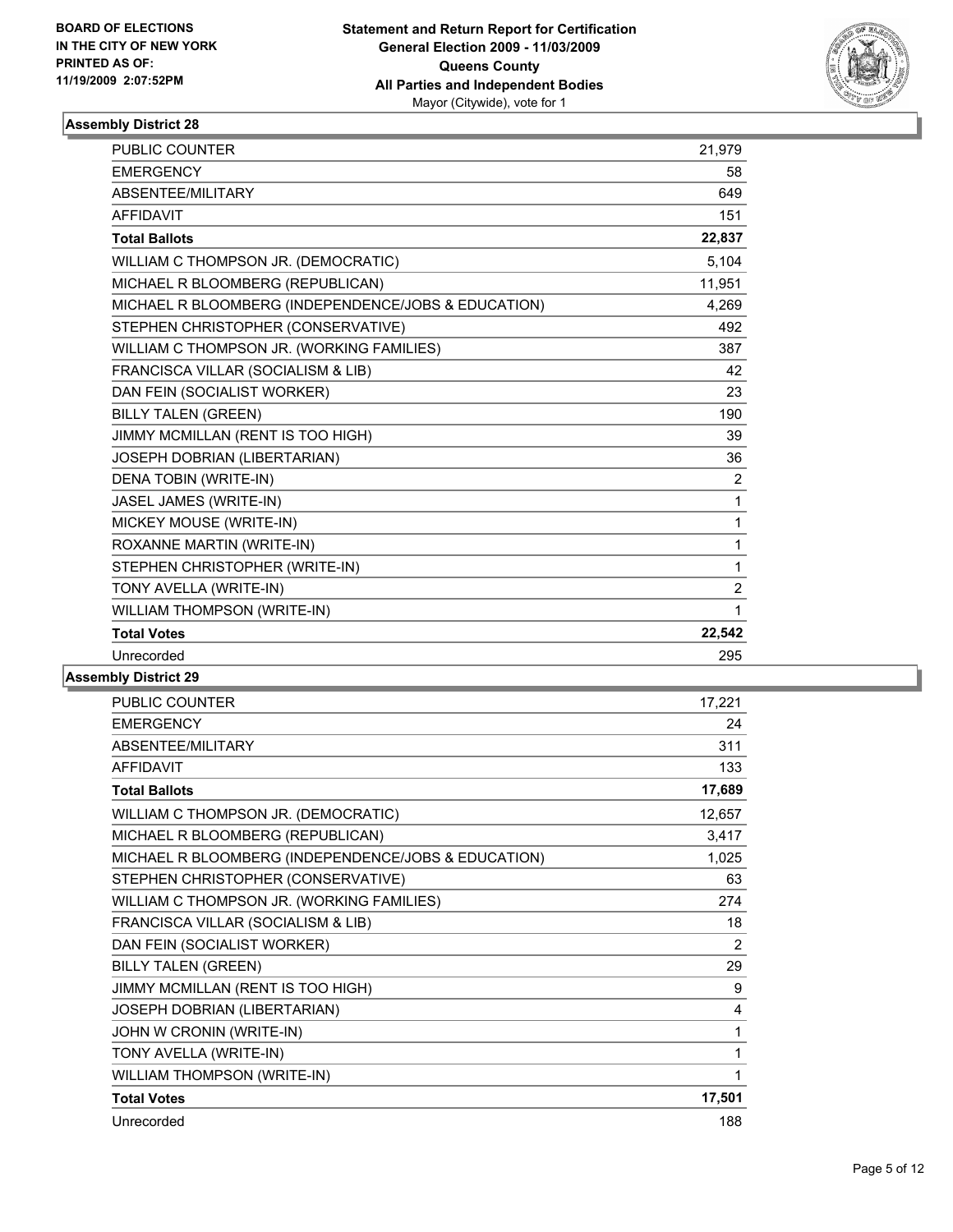

| <b>PUBLIC COUNTER</b>                               | 15,859         |
|-----------------------------------------------------|----------------|
| <b>EMERGENCY</b>                                    | 15             |
| ABSENTEE/MILITARY                                   | 252            |
| <b>AFFIDAVIT</b>                                    | 136            |
| <b>Total Ballots</b>                                | 16,262         |
| WILLIAM C THOMPSON JR. (DEMOCRATIC)                 | 5,267          |
| MICHAEL R BLOOMBERG (REPUBLICAN)                    | 7,604          |
| MICHAEL R BLOOMBERG (INDEPENDENCE/JOBS & EDUCATION) | 2,081          |
| STEPHEN CHRISTOPHER (CONSERVATIVE)                  | 475            |
| WILLIAM C THOMPSON JR. (WORKING FAMILIES)           | 259            |
| FRANCISCA VILLAR (SOCIALISM & LIB)                  | 30             |
| DAN FEIN (SOCIALIST WORKER)                         | 20             |
| <b>BILLY TALEN (GREEN)</b>                          | 149            |
| JIMMY MCMILLAN (RENT IS TOO HIGH)                   | 31             |
| JOSEPH DOBRIAN (LIBERTARIAN)                        | 47             |
| DENA TOBIN (WRITE-IN)                               | 1              |
| ELLEN KODADEK (WRITE-IN)                            | 1              |
| <b>GEORGE PATAKI (WRITE-IN)</b>                     | $\overline{2}$ |
| JODI WHITE (WRITE-IN)                               | 1              |
| RUDOLPH GIULIANI (WRITE-IN)                         | 1              |
| TANYA MAMEDALIN (WRITE-IN)                          | 1              |
| <b>Total Votes</b>                                  | 15,970         |
| Unrecorded                                          | 292            |

| <b>PUBLIC COUNTER</b>                               | 13,329 |
|-----------------------------------------------------|--------|
| <b>EMERGENCY</b>                                    | 15     |
| ABSENTEE/MILITARY                                   | 394    |
| <b>AFFIDAVIT</b>                                    | 159    |
| <b>Total Ballots</b>                                | 13,897 |
| WILLIAM C THOMPSON JR. (DEMOCRATIC)                 | 9,483  |
| MICHAEL R BLOOMBERG (REPUBLICAN)                    | 3,052  |
| MICHAEL R BLOOMBERG (INDEPENDENCE/JOBS & EDUCATION) | 823    |
| STEPHEN CHRISTOPHER (CONSERVATIVE)                  | 64     |
| WILLIAM C THOMPSON JR. (WORKING FAMILIES)           | 228    |
| FRANCISCA VILLAR (SOCIALISM & LIB)                  | 14     |
| DAN FEIN (SOCIALIST WORKER)                         | 3      |
| <b>BILLY TALEN (GREEN)</b>                          | 26     |
| JIMMY MCMILLAN (RENT IS TOO HIGH)                   | 22     |
| <b>JOSEPH DOBRIAN (LIBERTARIAN)</b>                 | 6      |
| <b>Total Votes</b>                                  | 13,721 |
| Unrecorded                                          | 176    |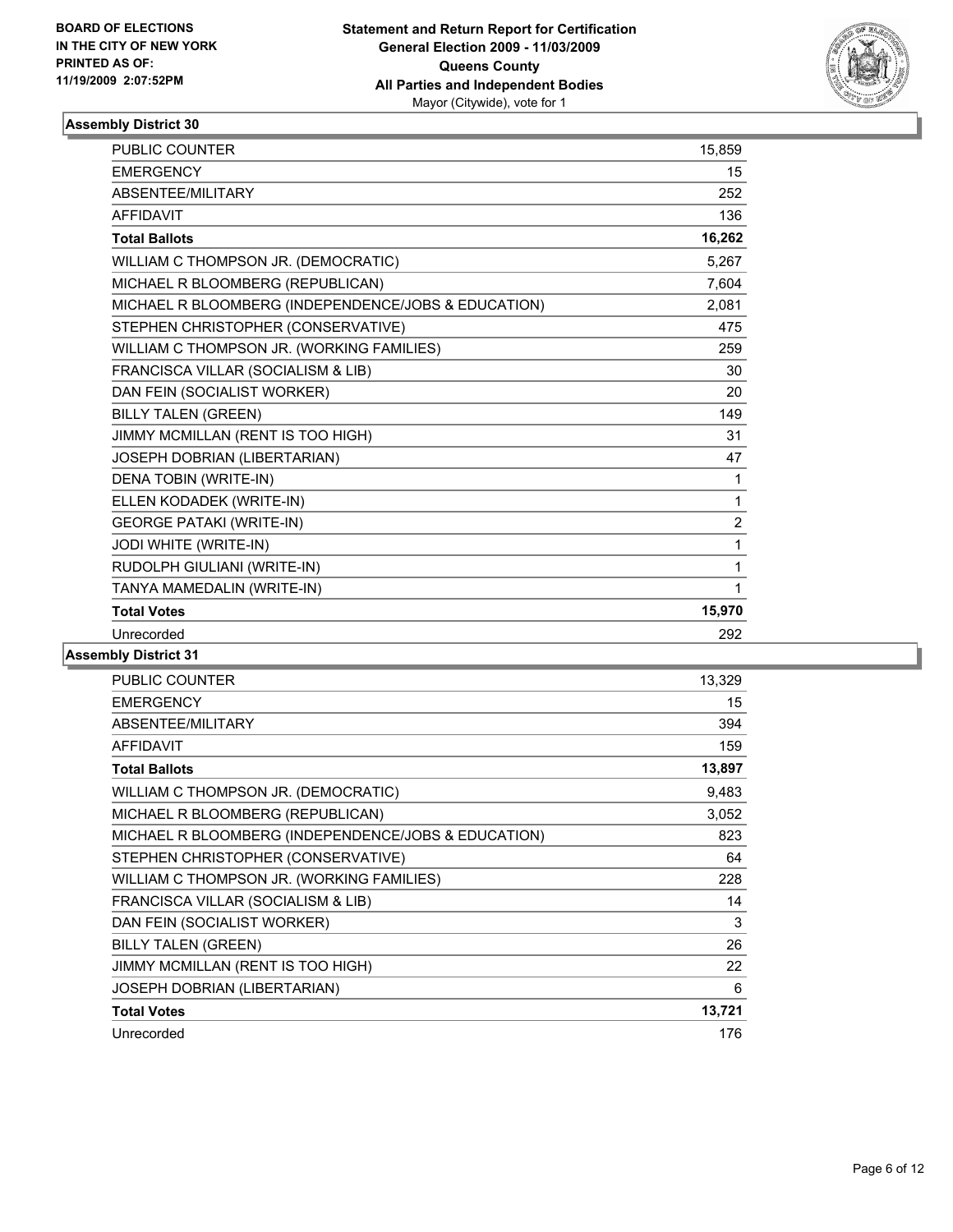

| PUBLIC COUNTER                                      | 15,819          |
|-----------------------------------------------------|-----------------|
| <b>EMERGENCY</b>                                    | 27              |
| ABSENTEE/MILITARY                                   | 222             |
| <b>AFFIDAVIT</b>                                    | 162             |
| <b>Total Ballots</b>                                | 16,230          |
| WILLIAM C THOMPSON JR. (DEMOCRATIC)                 | 12,309          |
| MICHAEL R BLOOMBERG (REPUBLICAN)                    | 2,513           |
| MICHAEL R BLOOMBERG (INDEPENDENCE/JOBS & EDUCATION) | 706             |
| STEPHEN CHRISTOPHER (CONSERVATIVE)                  | 38              |
| WILLIAM C THOMPSON JR. (WORKING FAMILIES)           | 277             |
| FRANCISCA VILLAR (SOCIALISM & LIB)                  | 15              |
| DAN FEIN (SOCIALIST WORKER)                         | 12 <sup>2</sup> |
| <b>BILLY TALEN (GREEN)</b>                          | 23              |
| JIMMY MCMILLAN (RENT IS TOO HIGH)                   | 16              |
| JOSEPH DOBRIAN (LIBERTARIAN)                        | 4               |
| MICKEY MOUSE (WRITE-IN)                             | 1               |
| WC THOMPSON (WRITE-IN)                              | 1               |
| <b>Total Votes</b>                                  | 15,915          |
| Unrecorded                                          | 315             |

| PUBLIC COUNTER                                      | 18,658 |
|-----------------------------------------------------|--------|
| <b>EMERGENCY</b>                                    | 4      |
| <b>ABSENTEE/MILITARY</b>                            | 243    |
| <b>AFFIDAVIT</b>                                    | 139    |
| <b>Total Ballots</b>                                | 19,044 |
| WILLIAM C THOMPSON JR. (DEMOCRATIC)                 | 12,277 |
| MICHAEL R BLOOMBERG (REPUBLICAN)                    | 4,606  |
| MICHAEL R BLOOMBERG (INDEPENDENCE/JOBS & EDUCATION) | 1,395  |
| STEPHEN CHRISTOPHER (CONSERVATIVE)                  | 177    |
| WILLIAM C THOMPSON JR. (WORKING FAMILIES)           | 295    |
| FRANCISCA VILLAR (SOCIALISM & LIB)                  | 11     |
| DAN FEIN (SOCIALIST WORKER)                         | 9      |
| <b>BILLY TALEN (GREEN)</b>                          | 34     |
| JIMMY MCMILLAN (RENT IS TOO HIGH)                   | 7      |
| JOSEPH DOBRIAN (LIBERTARIAN)                        | 7      |
| ADAM WEST (WRITE-IN)                                | 1      |
| MARIE CLAKE (WRITE-IN)                              | 1      |
| <b>Total Votes</b>                                  | 18,820 |
| Unrecorded                                          | 224    |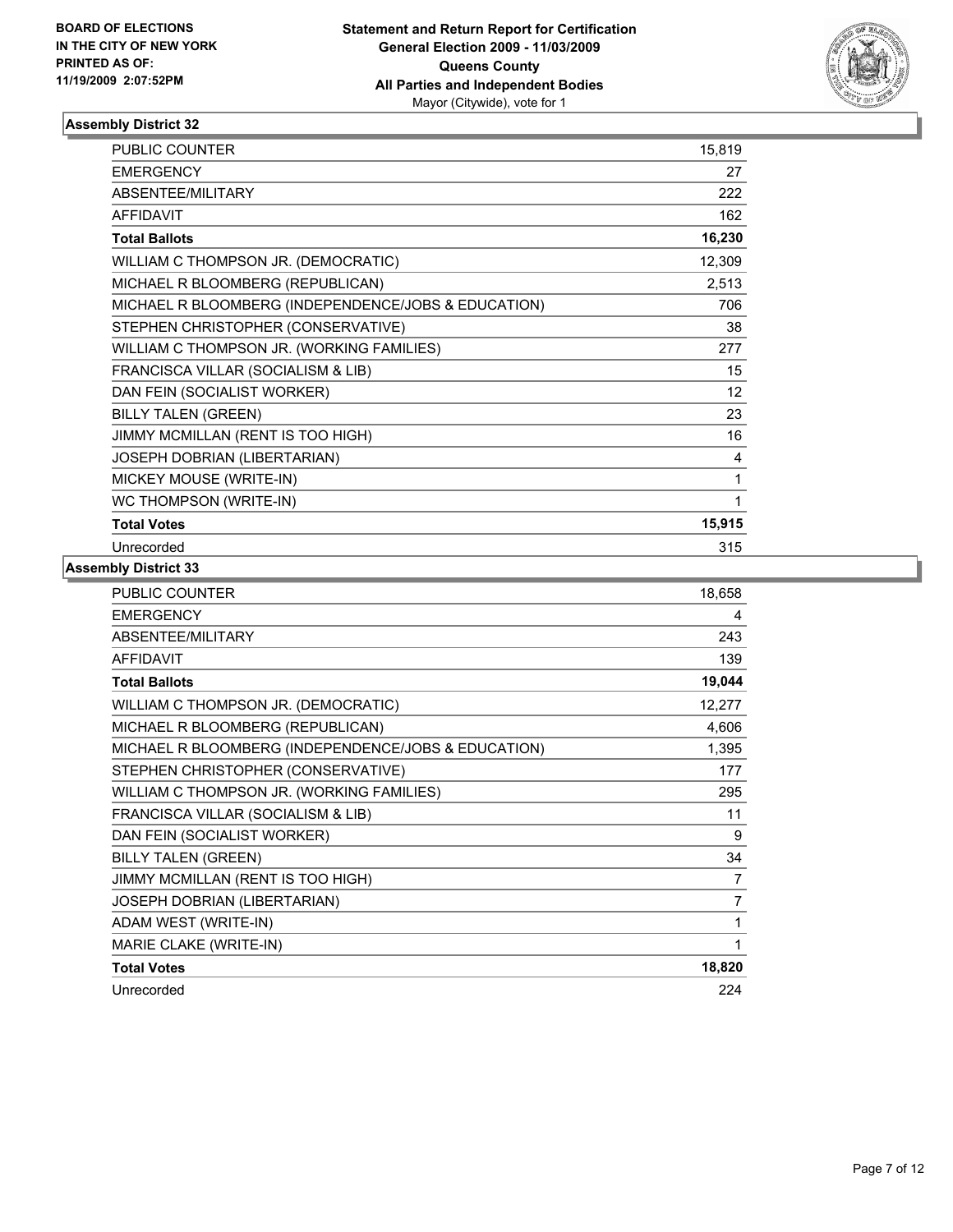

| <b>PUBLIC COUNTER</b>                               | 12,854 |
|-----------------------------------------------------|--------|
| <b>EMERGENCY</b>                                    | 39     |
| ABSENTEE/MILITARY                                   | 181    |
| <b>AFFIDAVIT</b>                                    | 112    |
| <b>Total Ballots</b>                                | 13,186 |
| WILLIAM C THOMPSON JR. (DEMOCRATIC)                 | 4,805  |
| MICHAEL R BLOOMBERG (REPUBLICAN)                    | 5,664  |
| MICHAEL R BLOOMBERG (INDEPENDENCE/JOBS & EDUCATION) | 1,827  |
| STEPHEN CHRISTOPHER (CONSERVATIVE)                  | 168    |
| WILLIAM C THOMPSON JR. (WORKING FAMILIES)           | 247    |
| FRANCISCA VILLAR (SOCIALISM & LIB)                  | 30     |
| DAN FEIN (SOCIALIST WORKER)                         | 23     |
| <b>BILLY TALEN (GREEN)</b>                          | 103    |
| JIMMY MCMILLAN (RENT IS TOO HIGH)                   | 23     |
| JOSEPH DOBRIAN (LIBERTARIAN)                        | 19     |
| KATHLEEN CARDERO (WRITE-IN)                         | 1      |
| MARGARITA GLASSBERG (WRITE-IN)                      | 1      |
| <b>Total Votes</b>                                  | 12,911 |
| Unrecorded                                          | 275    |

| <b>PUBLIC COUNTER</b>                               | 12,153 |
|-----------------------------------------------------|--------|
| <b>EMERGENCY</b>                                    | 21     |
| ABSENTEE/MILITARY                                   | 237    |
| AFFIDAVIT                                           | 102    |
| <b>Total Ballots</b>                                | 12,513 |
| WILLIAM C THOMPSON JR. (DEMOCRATIC)                 | 6,129  |
| MICHAEL R BLOOMBERG (REPUBLICAN)                    | 4,474  |
| MICHAEL R BLOOMBERG (INDEPENDENCE/JOBS & EDUCATION) | 1,347  |
| STEPHEN CHRISTOPHER (CONSERVATIVE)                  | 104    |
| WILLIAM C THOMPSON JR. (WORKING FAMILIES)           | 146    |
| FRANCISCA VILLAR (SOCIALISM & LIB)                  | 10     |
| DAN FEIN (SOCIALIST WORKER)                         | 11     |
| <b>BILLY TALEN (GREEN)</b>                          | 35     |
| JIMMY MCMILLAN (RENT IS TOO HIGH)                   | 10     |
| <b>JOSEPH DOBRIAN (LIBERTARIAN)</b>                 | 10     |
| <b>Total Votes</b>                                  | 12,276 |
| Unrecorded                                          | 237    |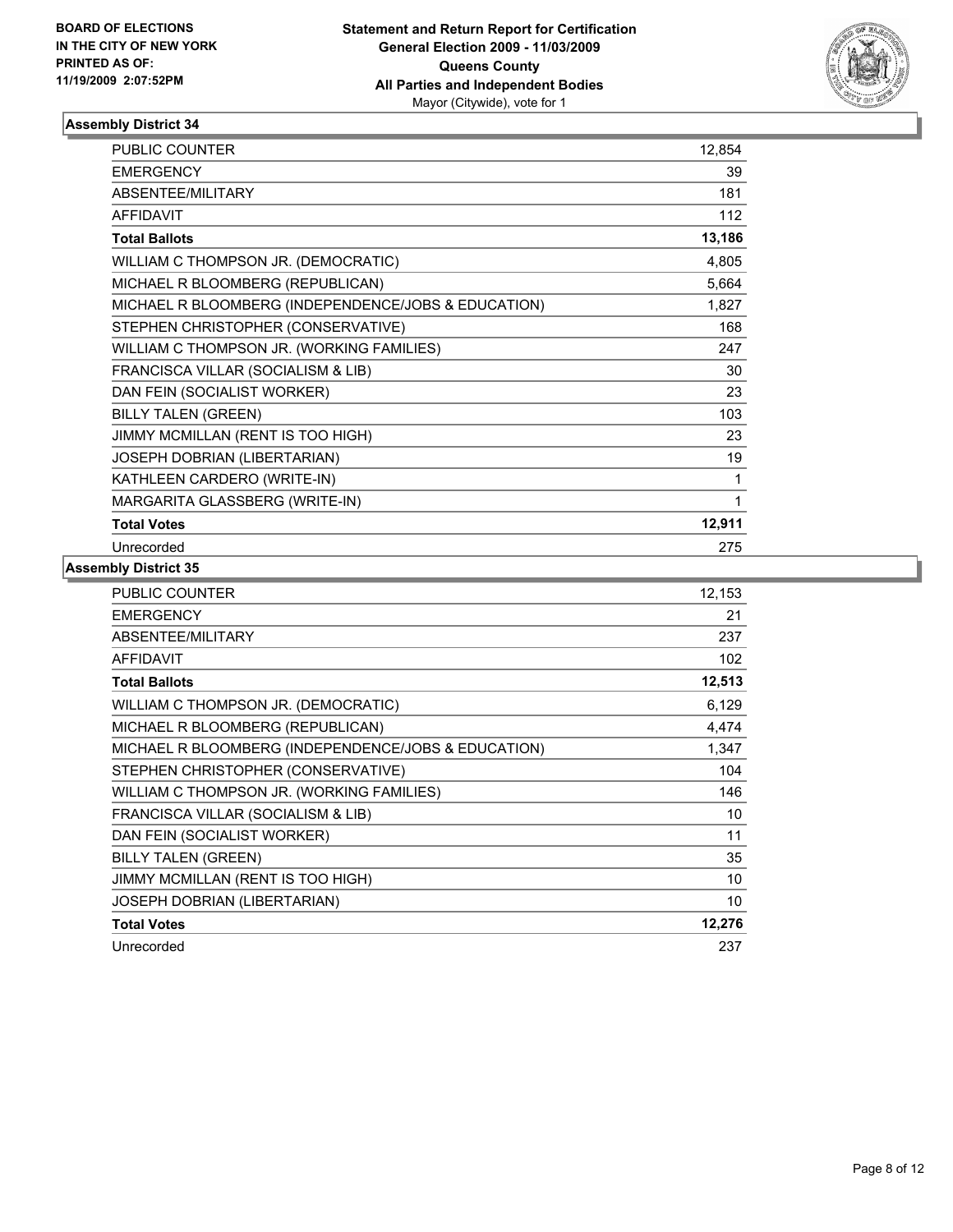

| <b>PUBLIC COUNTER</b>                               | 14,288         |
|-----------------------------------------------------|----------------|
| <b>EMERGENCY</b>                                    | 1              |
| <b>ABSENTEE/MILITARY</b>                            | 192            |
| <b>AFFIDAVIT</b>                                    | 192            |
| <b>Total Ballots</b>                                | 14,673         |
| WILLIAM C THOMPSON JR. (DEMOCRATIC)                 | 5,209          |
| MICHAEL R BLOOMBERG (REPUBLICAN)                    | 5,929          |
| MICHAEL R BLOOMBERG (INDEPENDENCE/JOBS & EDUCATION) | 2,069          |
| STEPHEN CHRISTOPHER (CONSERVATIVE)                  | 298            |
| WILLIAM C THOMPSON JR. (WORKING FAMILIES)           | 363            |
| FRANCISCA VILLAR (SOCIALISM & LIB)                  | 49             |
| DAN FEIN (SOCIALIST WORKER)                         | 24             |
| <b>BILLY TALEN (GREEN)</b>                          | 285            |
| JIMMY MCMILLAN (RENT IS TOO HIGH)                   | 36             |
| JOSEPH DOBRIAN (LIBERTARIAN)                        | 45             |
| ABRAHAM LINCOLN (WRITE-IN)                          | 1              |
| ADM BILL HALSEY (WRITE-IN)                          | 1              |
| JOSHUA D SAMUELSON (WRITE-IN)                       | 1              |
| RUDOLPH GIULIANI (WRITE-IN)                         | $\overline{2}$ |
| TONY AVELLA (WRITE-IN)                              | 1              |
| <b>Total Votes</b>                                  | 14,313         |
| Unrecorded                                          | 360            |

| PUBLIC COUNTER                                      | 13,708          |
|-----------------------------------------------------|-----------------|
| <b>EMERGENCY</b>                                    | 12 <sup>°</sup> |
| ABSENTEE/MILITARY                                   | 159             |
| <b>AFFIDAVIT</b>                                    | 174             |
| <b>Total Ballots</b>                                | 14,053          |
| WILLIAM C THOMPSON JR. (DEMOCRATIC)                 | 6,475           |
| MICHAEL R BLOOMBERG (REPUBLICAN)                    | 4,606           |
| MICHAEL R BLOOMBERG (INDEPENDENCE/JOBS & EDUCATION) | 1,767           |
| STEPHEN CHRISTOPHER (CONSERVATIVE)                  | 176             |
| WILLIAM C THOMPSON JR. (WORKING FAMILIES)           | 382             |
| FRANCISCA VILLAR (SOCIALISM & LIB)                  | 42              |
| DAN FEIN (SOCIALIST WORKER)                         | 17              |
| <b>BILLY TALEN (GREEN)</b>                          | 182             |
| JIMMY MCMILLAN (RENT IS TOO HIGH)                   | 52              |
| JOSEPH DOBRIAN (LIBERTARIAN)                        | 30              |
| RICH MCGREGOR (WRITE-IN)                            | 2               |
| RODNEY DANGERFIELD (WRITE-IN)                       | 1               |
| <b>Total Votes</b>                                  | 13,732          |
| Unrecorded                                          | 321             |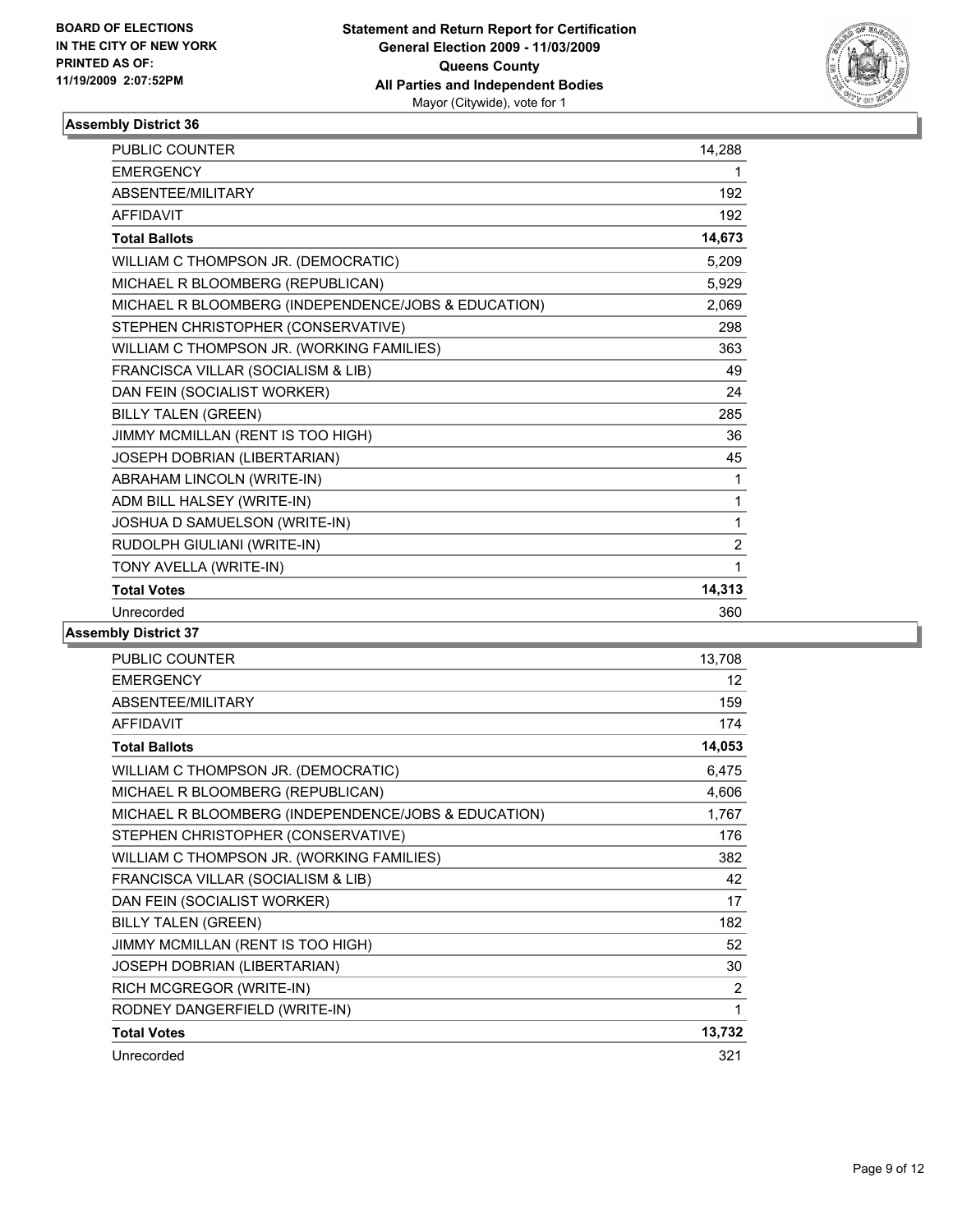

| <b>PUBLIC COUNTER</b>                               | 12,979 |
|-----------------------------------------------------|--------|
| <b>EMERGENCY</b>                                    | 10     |
| ABSENTEE/MILITARY                                   | 176    |
| <b>AFFIDAVIT</b>                                    | 118    |
| <b>Total Ballots</b>                                | 13,283 |
| WILLIAM C THOMPSON JR. (DEMOCRATIC)                 | 4,685  |
| MICHAEL R BLOOMBERG (REPUBLICAN)                    | 6,138  |
| MICHAEL R BLOOMBERG (INDEPENDENCE/JOBS & EDUCATION) | 1,437  |
| STEPHEN CHRISTOPHER (CONSERVATIVE)                  | 384    |
| WILLIAM C THOMPSON JR. (WORKING FAMILIES)           | 251    |
| FRANCISCA VILLAR (SOCIALISM & LIB)                  | 21     |
| DAN FEIN (SOCIALIST WORKER)                         | 6      |
| <b>BILLY TALEN (GREEN)</b>                          | 57     |
| JIMMY MCMILLAN (RENT IS TOO HIGH)                   | 9      |
| JOSEPH DOBRIAN (LIBERTARIAN)                        | 12     |
| EDWARD GIORELLO (WRITE-IN)                          | 1      |
| PAUL MORABITO (WRITE-IN)                            | 1      |
| <b>Total Votes</b>                                  | 13,002 |
| Unrecorded                                          | 281    |

| PUBLIC COUNTER                                      | 9,256 |
|-----------------------------------------------------|-------|
| <b>EMERGENCY</b>                                    | 5     |
| ABSENTEE/MILITARY                                   | 93    |
| <b>AFFIDAVIT</b>                                    | 95    |
| <b>Total Ballots</b>                                | 9,449 |
| WILLIAM C THOMPSON JR. (DEMOCRATIC)                 | 3,977 |
| MICHAEL R BLOOMBERG (REPUBLICAN)                    | 3,711 |
| MICHAEL R BLOOMBERG (INDEPENDENCE/JOBS & EDUCATION) | 1,158 |
| STEPHEN CHRISTOPHER (CONSERVATIVE)                  | 70    |
| WILLIAM C THOMPSON JR. (WORKING FAMILIES)           | 184   |
| FRANCISCA VILLAR (SOCIALISM & LIB)                  | 15    |
| DAN FEIN (SOCIALIST WORKER)                         | 10    |
| <b>BILLY TALEN (GREEN)</b>                          | 54    |
| JIMMY MCMILLAN (RENT IS TOO HIGH)                   | 11    |
| JOSEPH DOBRIAN (LIBERTARIAN)                        | 11    |
| CHARLES MONTGOMERY BURNS (WRITE-IN)                 | 1     |
| SLEEPING BEAUTY (WRITE-IN)                          | 1     |
| <b>Total Votes</b>                                  | 9,203 |
| Unrecorded                                          | 246   |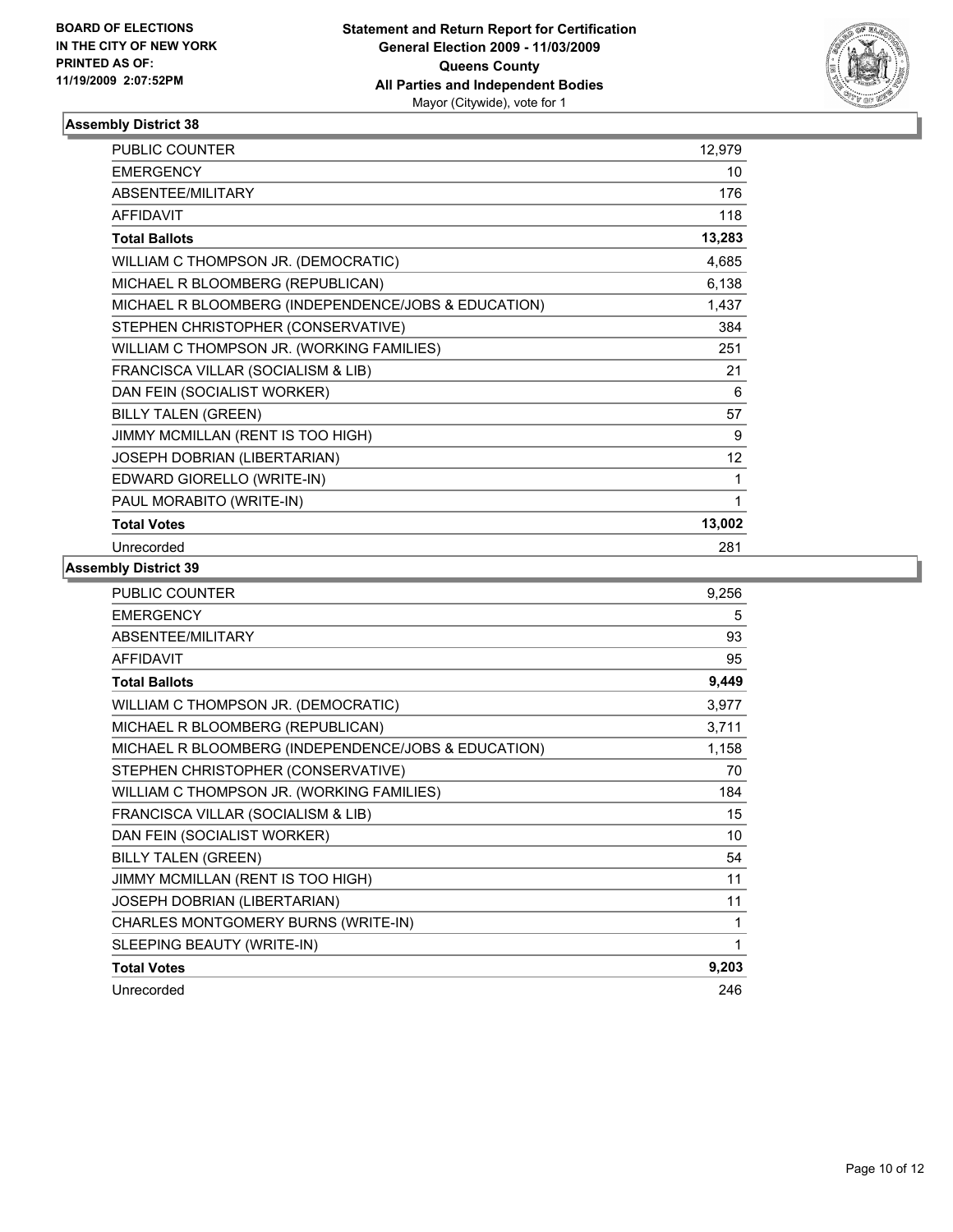

**Total for Mayor (Citywide) - Queens County**

| PUBLIC COUNTER                                      | 296,324 |
|-----------------------------------------------------|---------|
| <b>EMERGENCY</b>                                    | 474     |
| ABSENTEE/MILITARY                                   | 5,940   |
| AFFIDAVIT                                           | 2,577   |
| <b>Total Ballots</b>                                | 305,315 |
| WILLIAM C THOMPSON JR. (DEMOCRATIC)                 | 122,935 |
| MICHAEL R BLOOMBERG (REPUBLICAN)                    | 126,569 |
| MICHAEL R BLOOMBERG (INDEPENDENCE/JOBS & EDUCATION) | 36,364  |
| STEPHEN CHRISTOPHER (CONSERVATIVE)                  | 5,267   |
| WILLIAM C THOMPSON JR. (WORKING FAMILIES)           | 4,711   |
| FRANCISCA VILLAR (SOCIALISM & LIB)                  | 420     |
| DAN FEIN (SOCIALIST WORKER)                         | 263     |
| <b>BILLY TALEN (GREEN)</b>                          | 1,680   |
| JIMMY MCMILLAN (RENT IS TOO HIGH)                   | 404     |
| JOSEPH DOBRIAN (LIBERTARIAN)                        | 388     |
| ABRAHAM LINCOLN (WRITE-IN)                          | 1       |
| ADAM WEST (WRITE-IN)                                | 1       |
| ADM BILL HALSEY (WRITE-IN)                          | 1       |
| ALAN DUMSIN (WRITE-IN)                              | 1       |
| AMY GOLDMAN (WRITE-IN)                              | 1       |
| <b>BUDDY (WRITE-IN)</b>                             | 1       |
| CHARLES MONTGOMERY BURNS (WRITE-IN)                 | 1       |
| CLARISSA WEISS (WRITE-IN)                           | 1       |
| CM BURNS (WRITE-IN)                                 | 2       |
| CURTIS SLIWA (WRITE-IN)                             | 1       |
| DAVID YASSKY (WRITE-IN)                             | 1       |
| DENA TOBIN (WRITE-IN)                               | 3       |
| EDWARD GIORELLO (WRITE-IN)                          | 1       |
| ELLEN KODADEK (WRITE-IN)                            | 1       |
| <b>GEORGE PATAKI (WRITE-IN)</b>                     | 2       |
| JASEL JAMES (WRITE-IN)                              | 1       |
| JASON SHIUNDEL (WRITE-IN)                           | 3       |
| JODI WHITE (WRITE-IN)                               | 1       |
| JOHN W CRONIN (WRITE-IN)                            | 1       |
| JOSHUA D SAMUELSON (WRITE-IN)                       | 1       |
| KATHLEEN CARDERO (WRITE-IN)                         | 1       |
| MARGARITA GLASSBERG (WRITE-IN)                      | 1       |
| MARIE CLAKE (WRITE-IN)                              | 1       |
| MICKEY MOUSE (WRITE-IN)                             | 2       |
| PAUL MORABITO (WRITE-IN)                            | 1       |
| <b>REV BILLY (WRITE-IN)</b>                         | 1       |
| RICH MCGREGOR (WRITE-IN)                            | 2       |
| ROBERT BURCK (WRITE-IN)                             | 1       |
| RODNEY DANGERFIELD (WRITE-IN)                       | 1       |
| ROXANNE MARTIN (WRITE-IN)                           | 1       |
| RUDOLPH GIULIANI (WRITE-IN)                         | 4       |